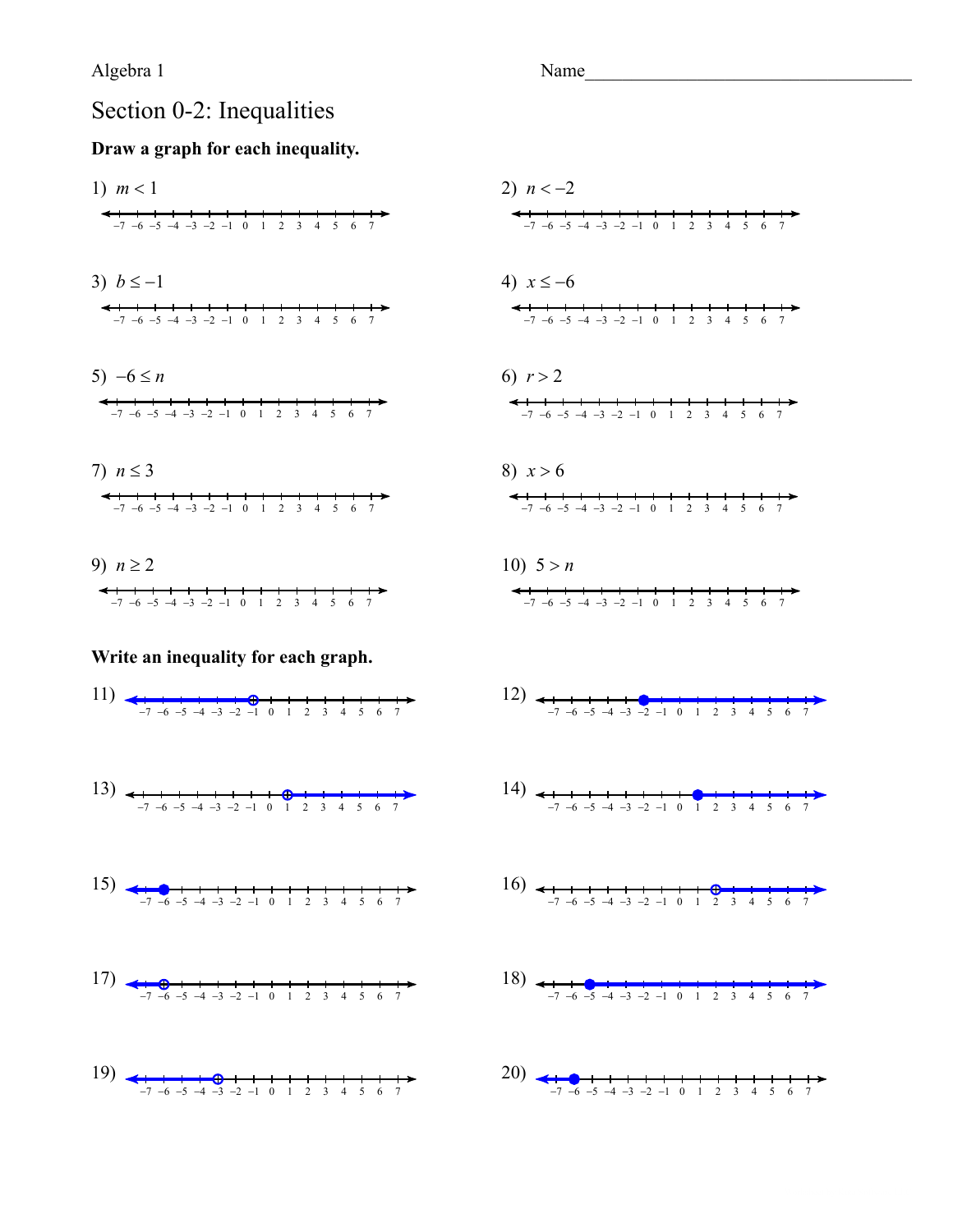Name

# Section 5-1: Inequalities

1) 
$$
16 + x > 21
$$
  
\n2)  $4 + p \ge 5$   
\n3)  $-11 \le -9 + n$   
\n4)  $r - 1 < 1$   
\n4)  $r - 1 < 1$   
\n5)  $k + -10 < -23$   
\n6)  $-23 \le k - 17$   
\n7)  $-2 > v - -14$   
\n8)  $-27 \le -19 + x$   
\n9)  $m + -6 > 0$   
\n10)  $2 \le p - 15$   
\n11)  $b - -10.6 \le 16.8$   
\n12)  $-10.5 + n > -11.7$   
\n13)  $\frac{7}{12} \le b + -\frac{2}{3}$   
\n14)  $x - \frac{7}{17} < \frac{7}{17}$   
\n15  
\n16.  $\frac{1}{4} + \frac{1}{5} + \frac{1}{6} + \frac{1}{8} + \frac{1}{10} + \frac{1}{12} + \frac{1}{13} + \frac{1}{14} + \frac{1}{15} + \frac{1}{10} + \frac{1}{12} + \frac{1}{13} + \frac{1}{14} + \frac{1}{15} + \frac{1}{15} + \frac{1}{15} + \frac{1}{15} + \frac{1}{15} + \frac{1}{15} + \frac{1}{15} + \frac{1}{15} + \frac{1}{15} + \frac{1}{15} + \frac{1}{15} + \frac{1}{15} + \frac{1}{15} + \frac{1}{15} + \frac{1}{15} + \frac{1}{15} + \frac{1}{15} + \frac{1}{15} + \frac{1}{15} + \frac{1}{15} + \frac{1}{15} + \frac{1}{15} + \frac{1}{15} + \frac{1}{15} + \frac{1}{15} + \frac{1}{15} + \frac{1}{15} + \frac{1}{15} + \frac{1}{15} + \frac{1}{15} + \frac{1}{15} + \frac{1}{15} + \frac{1}{15} + \frac{1}{15} + \frac{1}{15} + \frac{1}{15} + \frac{1}{1$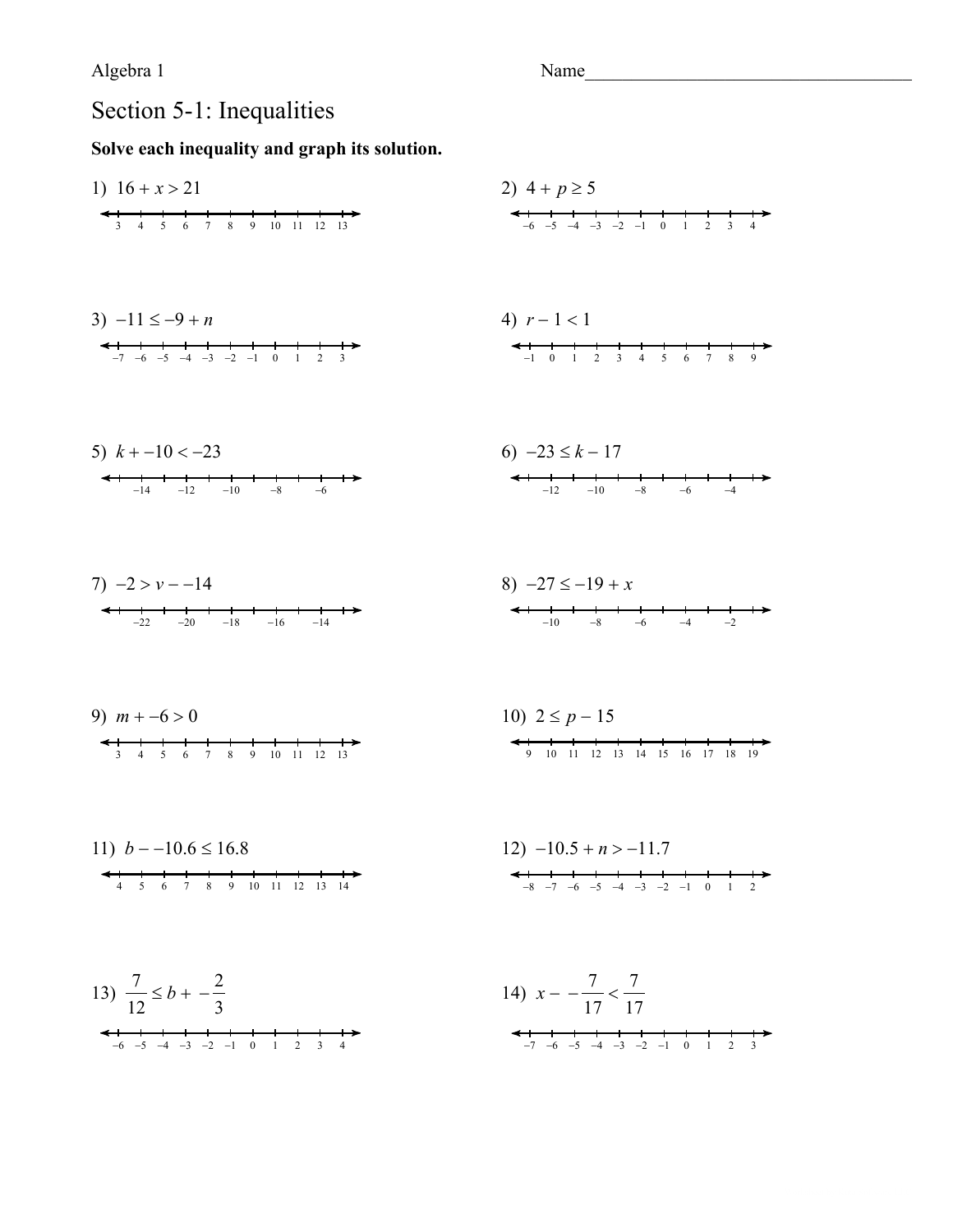Name

## Section 5-2: Inequalities

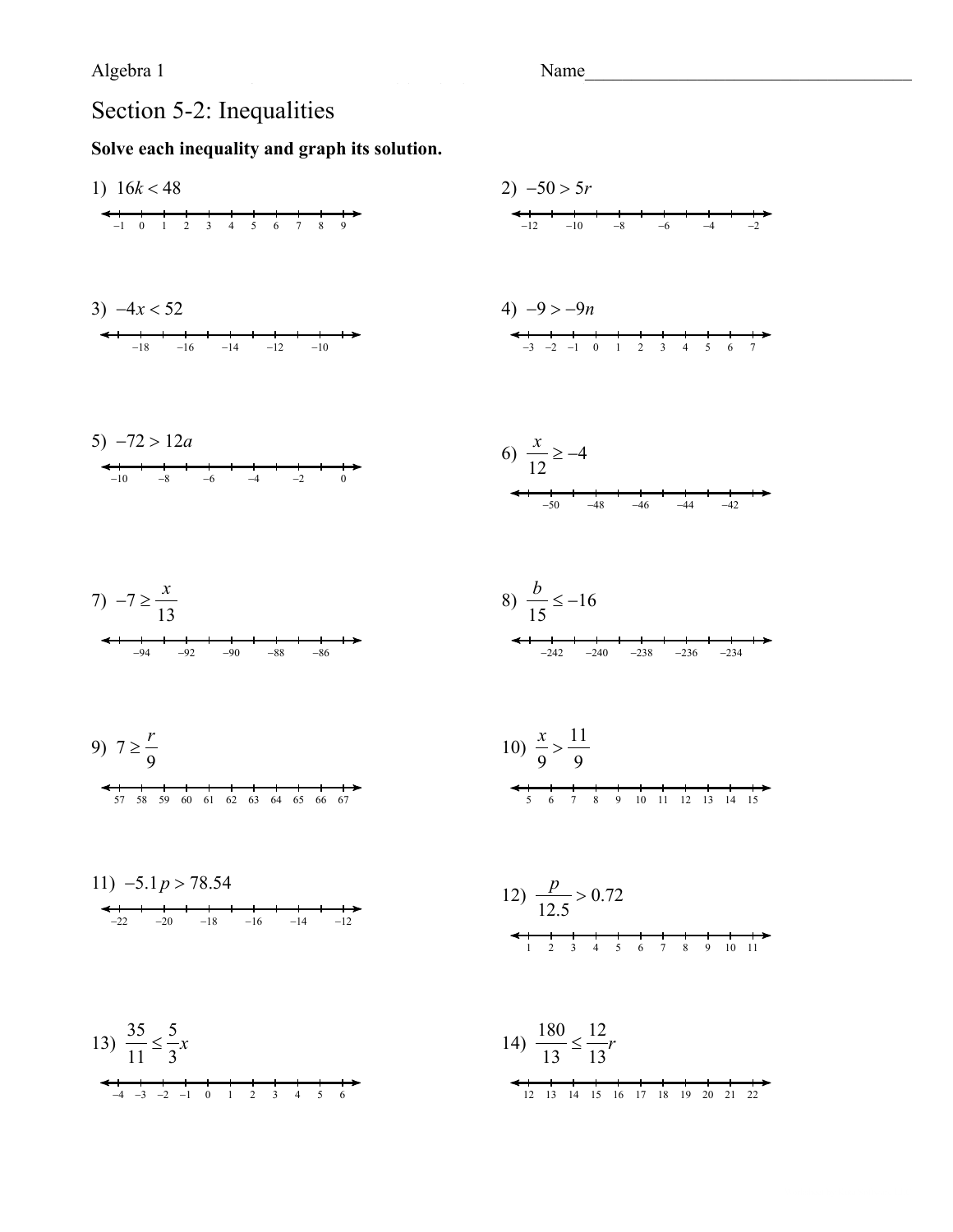# Section 5-3: Inequalities

| 1) $-2x + 2 + x \le 10$                                                                                          | 2) $6 \le 8x - 6x$                                                                                                   |
|------------------------------------------------------------------------------------------------------------------|----------------------------------------------------------------------------------------------------------------------|
| $-6$ $-4$<br>$-8$<br>$-2$<br>$-10$<br>$\overline{0}$                                                             | $0 \t1 \t2 \t3 \t4 \t5 \t6$<br>$-2$ $-1$<br>$\overline{7}$<br>8                                                      |
| 3) $a - 8a \ge 7$<br>$-6$ $-5$ $-4$ $-3$ $-2$ $-1$ 0 1<br>2<br>$\overline{\mathbf{3}}$<br>$\overline{4}$         | 4) $-2a + 2a > -3$<br>$\begin{array}{ccccccccc}\n1 & 2 & 3 & 4\n\end{array}$<br>$-4$ $-3$ $-2$ $-1$ 0<br>$5^{\circ}$ |
| 5) $21 > -8a + 5 + 8$<br>$-6$ $-5$ $-4$ $-3$ $-2$ $-1$ 0 1<br>$\overline{2}$<br>$\overline{3}$<br>$\overline{4}$ | 6) $b+5-4b \le -10$<br>$1 \t2 \t3 \t4 \t5 \t6 \t7$<br>$-1$ 0<br>8<br>9                                               |
| 7) $3 + 2m - 5 \le -14$<br>$-10$<br>$-8$<br>$-6$<br>$-4$<br>$-12$                                                | 8) $5p + 2p < 0$<br>$-6$ $-5$ $-4$ $-3$ $-2$ $-1$ 0 1<br>$\overline{2}$<br>$\overline{\mathbf{3}}$<br>$\overline{4}$ |
| 9) $7x - x \le 24$<br>$-2$ $-1$ 0 1 2 3 4 5<br>6<br>$7^{\circ}$<br>8                                             | 10) $0 \ge 6x + 5x$<br>$-3$ $-2$ $-1$ 0 1 2 3 4 5<br>6<br>7                                                          |
| 11) $150 \ge 6(1 + 4n)$<br>5 6 7 8<br>9 10 11 12 13<br>3 <sup>7</sup><br>$\overline{4}$                          | 12) $3(4m-3) \le -81$<br>$-10$<br>$-8$<br>$-6$<br>$-12$<br>$-4$<br>$-2$                                              |
| 13) $x-8 < -8 + 3x$<br>$-8$ $-7$ $-6$ $-5$ $-4$ $-3$ $-2$ $-1$ 0 1 2                                             | $14) -14 - 3b < 4b + 7$<br>$-10$ $-8$ $-6$ $-4$ $-2$<br>$\Omega$                                                     |
| 15) $-14 + x > -3(8 - x)$<br>$\begin{array}{c} \leftarrow \\ 0 \end{array}$ 1                                    | 16) $3v + 3(1 - 6v) \ge -6v + 21$<br>$-7$ $-6$ $-5$ $-4$ $-3$ $-2$ $-1$ 0 1<br>$\overline{2}$<br>$\overline{3}$      |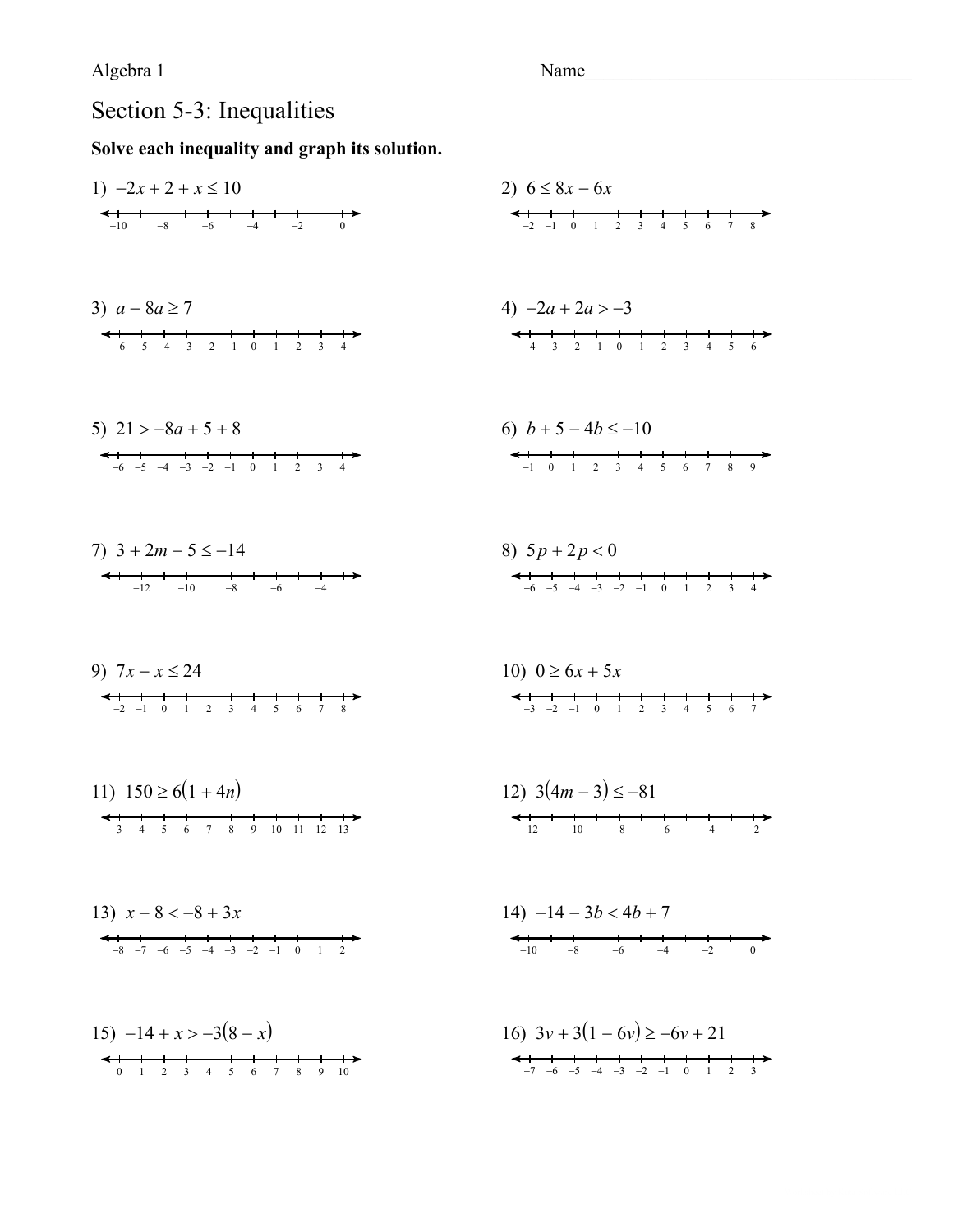Name

# Section 5-4: Inequalities